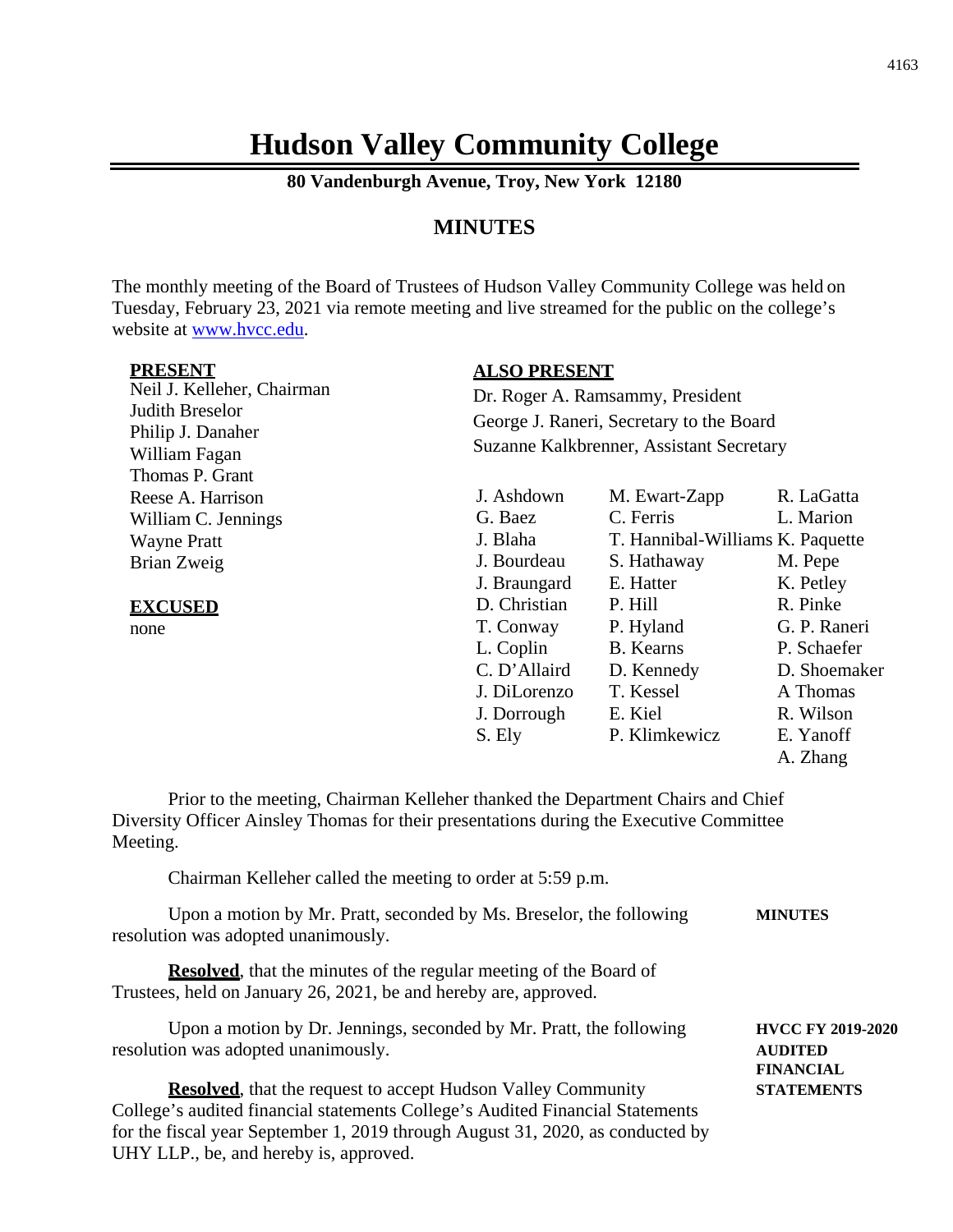Upon a motion by Mr. Harrison, seconded by Dr. Jennings, the following **CURRICULUM** resolution was adopted unanimously. **CHANGES**

**Resolved**, that the following curriculum changes, as recommended by the Academic Senate and the President, be, and hereby are, approved:

#### **A. APPLIED TECHNOLOGIES DEPARTMENT**

- 1. Change to Existing Program:
	- *Electric and Hybrid Vehicle*

The department seeks to change the name of this recently approved program to *Electric and Autonomous Vehicle* to provide a better description of what the new AOS program encompasses.

Upon a motion by Mr. Grant, seconded by Ms. Breselor, the following **REVISED COLLEGE** resolution was adopted unanimously. **GOALS AND**

**OBJECTIVES**

**Resolved**, that the request to revised the College's Goals and Objectives, as recommended by the Academic Senate and the President, be, and hereby is, approved. The revised Goals and Objectives shall read as follows.

## **REVISED GOALS AND OBJECTIVES**

#### **1. Enhance and promote teaching excellence and academic success**

- 1.1 Provide faculty with a variety of resources and opportunities for professional development.
- 1.2 Provide a variety of resources and opportunities to meet the academic and technological needs of students.
- 1.3 Develop, encourage and support effective and innovative teaching and learning environments and approaches that will assist the college in adapting to changing student academic needs.
- 1.4 Create opportunities for student engagement and learning outside the classroom.
- 1.5 Maintain and enhance an environment that supports student goal attainment, such as transfer, graduation, employment and personal/professional enrichment.
- 1.6 Review, revise and/or develop effective and innovative academic courses and programs in response to identified needs.
- 1.7 Assess effectiveness in the teaching and learning environment, to ensure that the goals and standards of the college's academic programs are achieved.

## **2. Develop and support a student-centered collegial environment.**

- 2.1 Provide comprehensive academic and non-academic support services.
- 2.2 Maintain and enhance a systematic and integrated approach to retention, student persistence and success.
- 2.3 Maintain and enhance a comprehensive enrollment management system.
- 2.4 Provide effective academic advising for all students.
- 2.5 Maintain a comprehensive scheduling system and course schedule that is responsive to student needs.
- 2.6 Promote awareness of student support services, college policies and campussponsored events and activities.
- 2.7 Foster student responsibility and engagement in their education.
- 2.8 Ensure a safe and civil environment on campus.
- 2.9 Regularly assess the effectiveness of all student support services.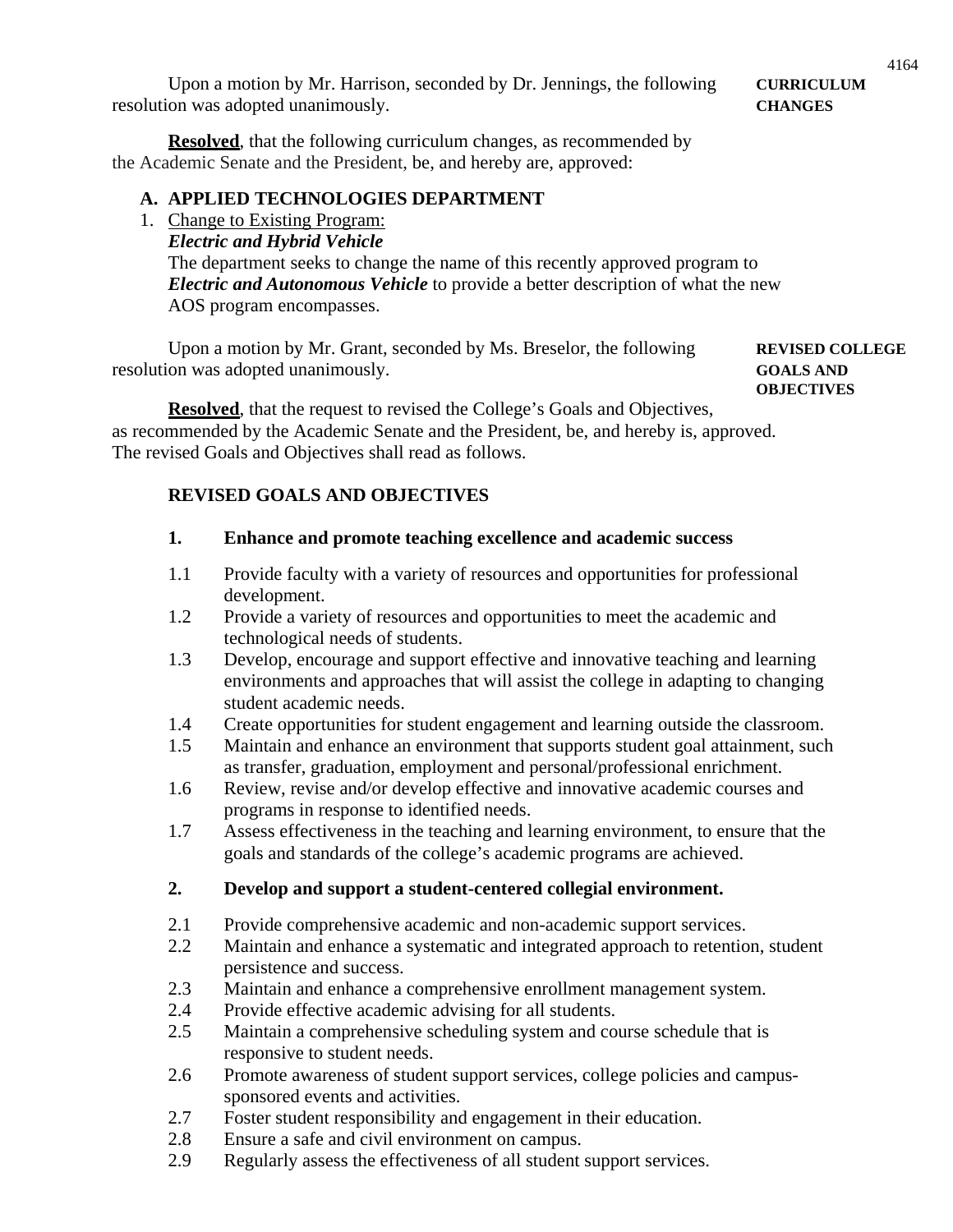#### **3. Promote diversity, equity, and inclusion within the college community.**

- 3.1 Develop and promote institutional programs and processes that embrace diversity, equity and inclusion.
- 3.2 Promote an environment of diversity, equality and respect for all members of the campus community.
- 3.3 Increase the recruitment, retention and success of both students and employees from under-represented groups.

#### **4. Create and sustain a technological environment that is supportive of all academic and administrative needs.**

- 4.1 Provide for continuous review and upgrading of technology as it serves academic and administrative applications.
- 4.2 Maintain secure, reliable and redundant administrative and academic information systems.

#### **5. Maintain and improve administrative services.**

- 5.1 Promote communication, cooperation, collaboration and shared decision making.
- 5.2 Promote fiscal responsibility and accountability throughout the college.
- 5.3 Support the staff with the necessary resources and opportunities for professional and personal development.
- 5.4 Promote a respectful and collaborative approach to the bargaining process.
- 5.5 Provide a clean, safe and accessible environment that meets the needs of the campus community and is conducive to teaching and learning.
- 5.6 Regularly assess the effectiveness of all administrative services.

#### **6. Continue to develop and foster mutually beneficial relationships with the community.**

- 6.1 Encourage and support administrative and academic partnerships with businesses, educational institutions and the community.
- 6.2 Promote the college as an exemplary educational institution by focusing on institution-wide marketing and the unique merits of each program.
- 6.3 Promote and encourage community service by students, faculty and staff.
- 6.4 Serve as a community, cultural and civic resource.
- 6.5 Promote and support college initiatives that generate external revenue.
- 6.6 Pursue external financial support for college programs and initiatives.

## **INFORMATION ITEMS INFORMATION**

The following information items were noted: **ITEMS**

#### **A. FULL-TIME NON-TEACHING PROFESSIONALS**

1. Student Affairs

Daniel Wargo, Coordinator, Veteran Resource and Outreach Center, Center for Academic Engagement (grant funded), f/t appt., eff.  $2/10/21$  or thereafter \$39,000/yr